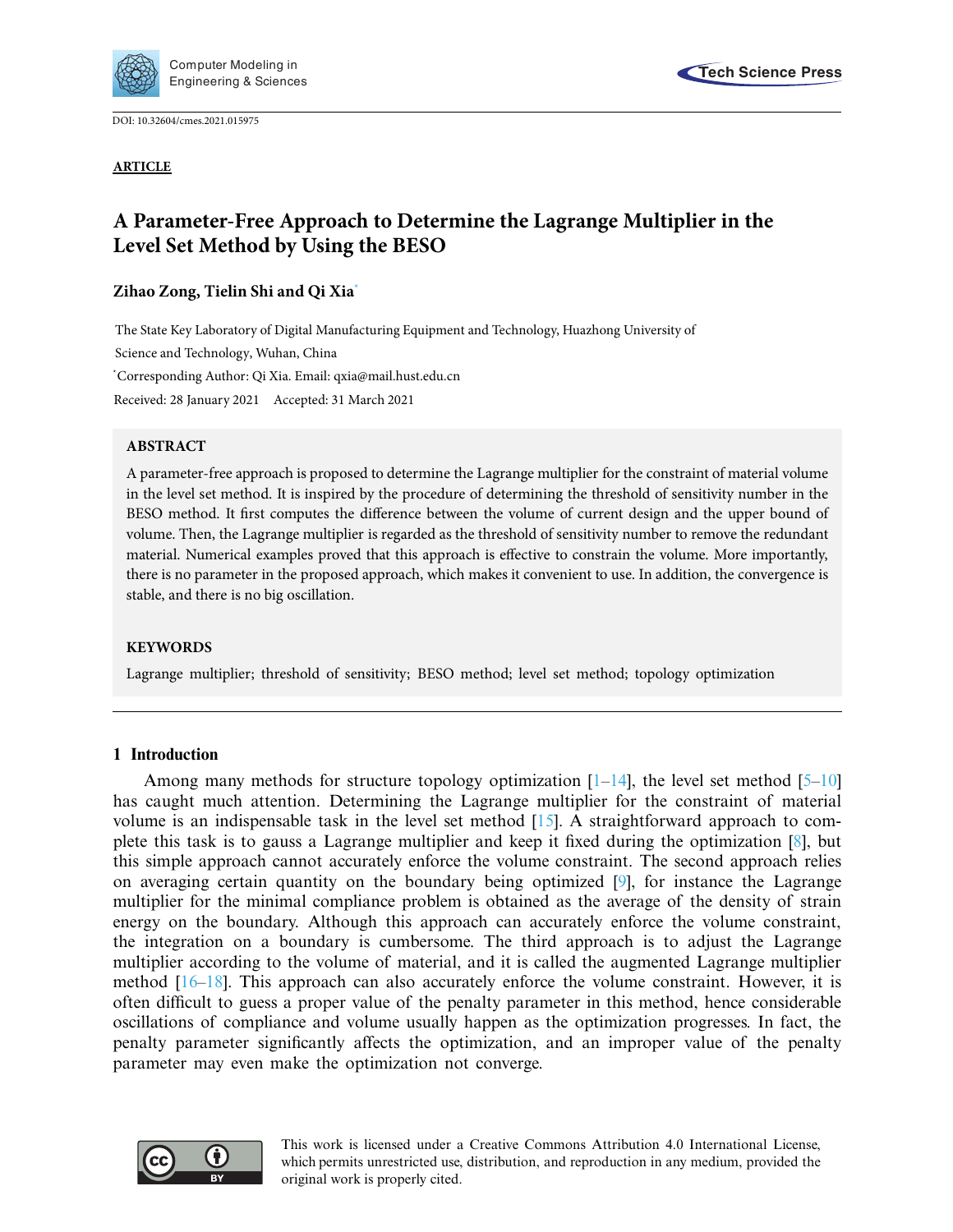The approaches reviewed above are successful to determine the Lagrange multiplier. In our present study, a new approach is proposed, i.e., a parameter-free approach using the bi-directional evolutionary structural optimization (BESO) method  $[12,19-21]$  $[12,19-21]$  $[12,19-21]$ . It is inspired by the procedure for determining a threshold for material deletion and addition in the BESO. Currently, there is a trend of combining different methods of structural topology optimization [\[22](#page-12-1)[–29\]](#page-12-2) to give full play to their advantages and to complement each other, hence leading to a more powerful topology optimization method. In [\[22](#page-12-1)[–24](#page-12-3)[,28\]](#page-12-4), the BESO was respectively integrated into the level set method and the phase field method to nucleate holes. In  $[26,27]$  $[26,27]$  the density method was integrated into the level set method. In  $[25,29]$  $[25,29]$  the level set method was used in the BESO to obtain smooth boundary of structures. Through the combination of different methods of structural topology optimization, several drawbacks were successfully overcome. The present study offers still another combination between the BESO method and the level set method.

### **2 The Level Set Based Topology Optimization**

The boundary  $\Gamma_o$  being optimized of a structure  $\Omega$  is described by the zero isocontour of the signed distance function  $\Phi(x)$  of  $\Gamma_o$ . Let structures stay within a fixed domain *D*, i.e.,  $\Omega \subset D$ . Then, we have

$$
\Phi(x) = 0 \iff \forall x \in \Gamma_o
$$
  

$$
\Phi(x) < 0 \iff \forall x \in \Omega
$$
  

$$
\Phi(x) > 0 \iff \forall x \in D \setminus \overline{\Omega}
$$

Propagation of  $\Gamma_o$  is described by the Hamilton-Jacobi (H–J) equation

$$
\frac{\partial \Phi}{\partial t} + \theta_n = 0 \tag{1}
$$

where  $\theta_n$  is the velocity of  $\Gamma_o$  in its outward normal direction.

<span id="page-1-0"></span>The compliance minimization problem given by Eq.  $(2)$  is considered here

$$
\min \quad C(u)
$$

s.t. 
$$
a(u, v) = \ell(v), \quad \forall v \in U
$$
  

$$
V - \overline{V} < 0
$$
 (2)

where *C* is the objective function;  $a(u, v) = \ell(v)$  is the weak form equation; *V* is the volume of material;  $\overline{V}$  is the upper bound. The design velocity for the optimization problem [Eq. \(2\)](#page-1-0) is given by

<span id="page-1-1"></span>
$$
\theta_n = Ae(u) \cdot e(u) - \lambda \tag{3}
$$

where  $Ae(u) \cdot e(u)$  is the density of strain energy;  $\lambda$  is the Lagrange multiplier for the constraint of material volume. When  $\theta_n > 0$  the structure expands and the volume increases. When  $\theta_n < 0$ the structure shrinks and the volume decreases. Finally, when  $\theta_n = 0$  the structure does not change and the optimization converges.

Now, an important task is to determine  $\lambda$  in [Eq. \(3\).](#page-1-1) There are several approaches to complete this task [\[15\]](#page-11-4). A straightforward approach is to gauss a Lagrange multiplier and keep it fixed during the optimization [\[8](#page-11-5)], but this simple approach cannot accurately enforce the volume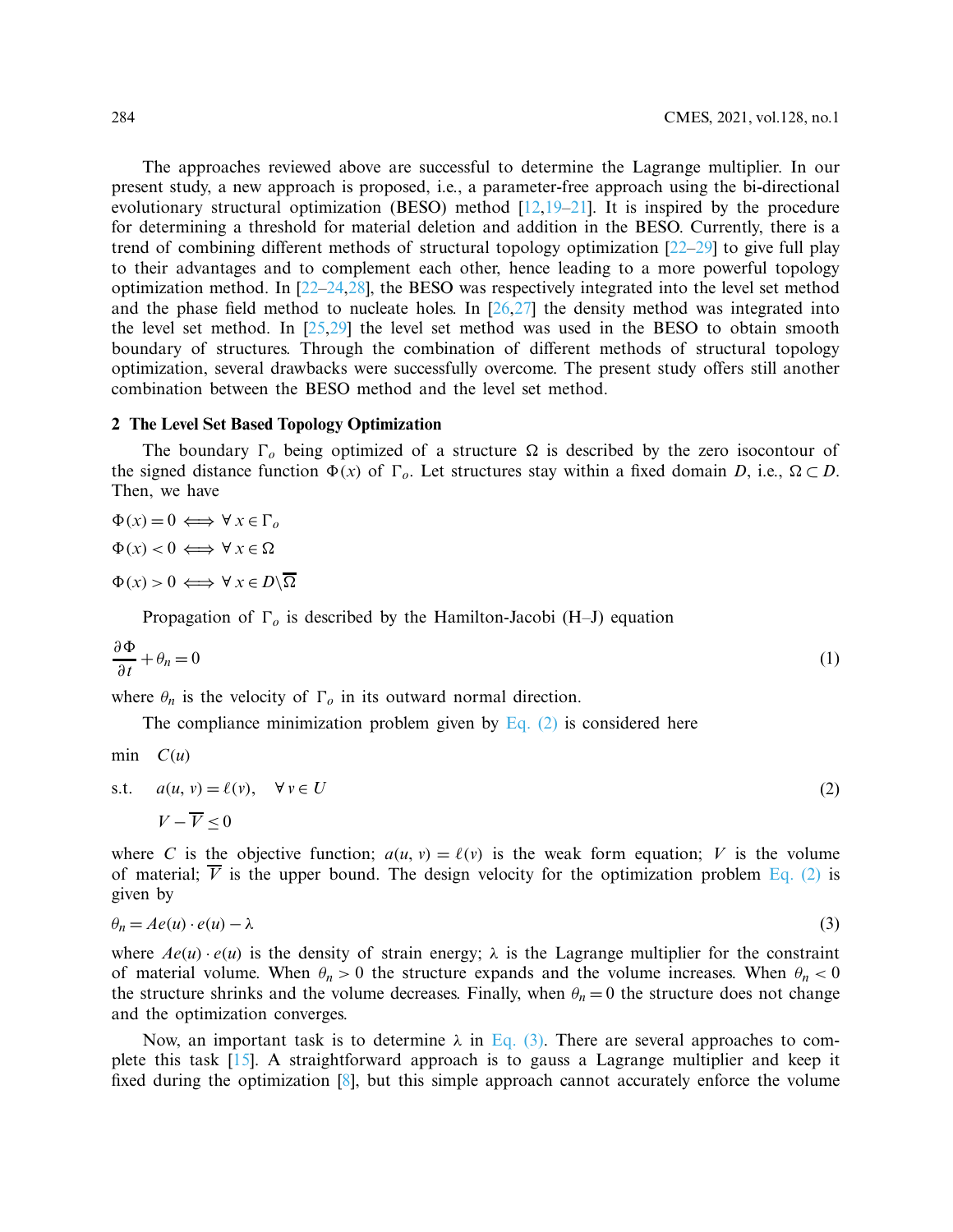constraint. The second approach is the boundary integration approach [\[9\]](#page-11-6) where the Lagrange multiplier is obtained as the average strain energy density according to Eq.  $(3)$ , i.e.,

$$
\lambda = \frac{\int_{\Gamma_o} Ae(u) \cdot e(u) ds}{\int_{\Gamma_o} ds}
$$
\n(4)

Although this approach can accurately enforce the volume constraint, the integration along boundary  $\Gamma_o$  is cumbersome. The third approach is the augmented Lagrange multiplier [\[18](#page-11-8)[,24\]](#page-12-3). In this approach,  $\lambda$  is adjusted according to the volume of material, i.e.,

<span id="page-2-1"></span>
$$
\lambda^{k} = \max\left\{0, \lambda^{k-1} + \frac{1}{\tau}\left(V^{k-1} - \overline{V}\right)\right\}
$$
\n<sup>(5)</sup>

where  $\tau > 0$  is a penalty parameter; *k* denotes the current iteration of optimization. Again, this approach can accurately enforce the volume constraint. However, it is often difficult to guess a proper value of the penalty parameter  $\tau$  in this method, hence considerable oscillations of compliance and volume usually happen during the optimization. In fact, the penalty parameter  $\tau$ significantly affects the optimization, and an improper value of  $\tau$  may even make the optimization not converge.

When the volume of current design is larger than  $\overline{V}$ , the structure is required to shrink to satisfy the volume constraint, and according to Eq.  $(3)$  this calls for a larger value of the Lagrange multiplier. Similarly, when the volume of current design is smaller than  $\overline{V}$ , the volume constraint is not active, and the structure is allowed to expand to reduce its compliance. More importantly, when the optimization converges, we have  $V = \overrightarrow{V}$  and  $\theta_n = 0$  according to [Eq. \(3\),](#page-1-1) and the accurate value  $\lambda^*$  of the Lagrange multiplier is equal to the uniform strain energy density on the optimized boundary  $\Gamma_o^*$ , i.e.,

$$
\lambda^* = Ae(u) \cdot e(u), \quad \text{on } \Gamma_o^* \tag{6}
$$

Such an observation offers us the theoretical background to determine the Lagrange multiplier for the constraint of material volume in the level set method by using the BESO method.

#### **3 Determining** *λ* **for the Level Set Method by Using the BESO**

#### *3.1 The BESO Method*

BESO [\[12](#page-11-9)[,19](#page-11-10)[–21](#page-12-0)] uses sensitivity number to achieve deletion and addition of material. In the present study, the sensitivity number of the *e*-th element is given by [\[12](#page-11-9)[,19\]](#page-11-10)

<span id="page-2-0"></span>
$$
\alpha_e = \mathbf{u}_e^T \mathbf{k}_0 \mathbf{u}_e / V_e \tag{7}
$$

where  $\mathbf{k}_0$  is the stiffness matrix of element;  $V_e$  is the volume of element. One can see that the first term in right hand side of Eq.  $(3)$  and the sensitivity number Eq.  $(7)$  are both the strain energy density. According to the BESO method  $[12,19]$  $[12,19]$ , a spatial filtering is first applied to the sensitivity numbers, i.e.,  $\alpha_e = \sum_{j=1}^{N_e} w_{ej} \alpha_j / \sum_{j=1}^{N_e} w_{ej}$ . Then, a temporal smoothing is applied, i.e.,  $\alpha_e^k \leftarrow (\alpha_e^k + \alpha_e^{k-1})/2.$ 

#### *3.2 Determining λ for the Level Set Method*

Inspired by the process in the BESO method for determining the threshold  $\alpha$ th for design updating, a new approach is proposed to determine  $\lambda$  in the level set method.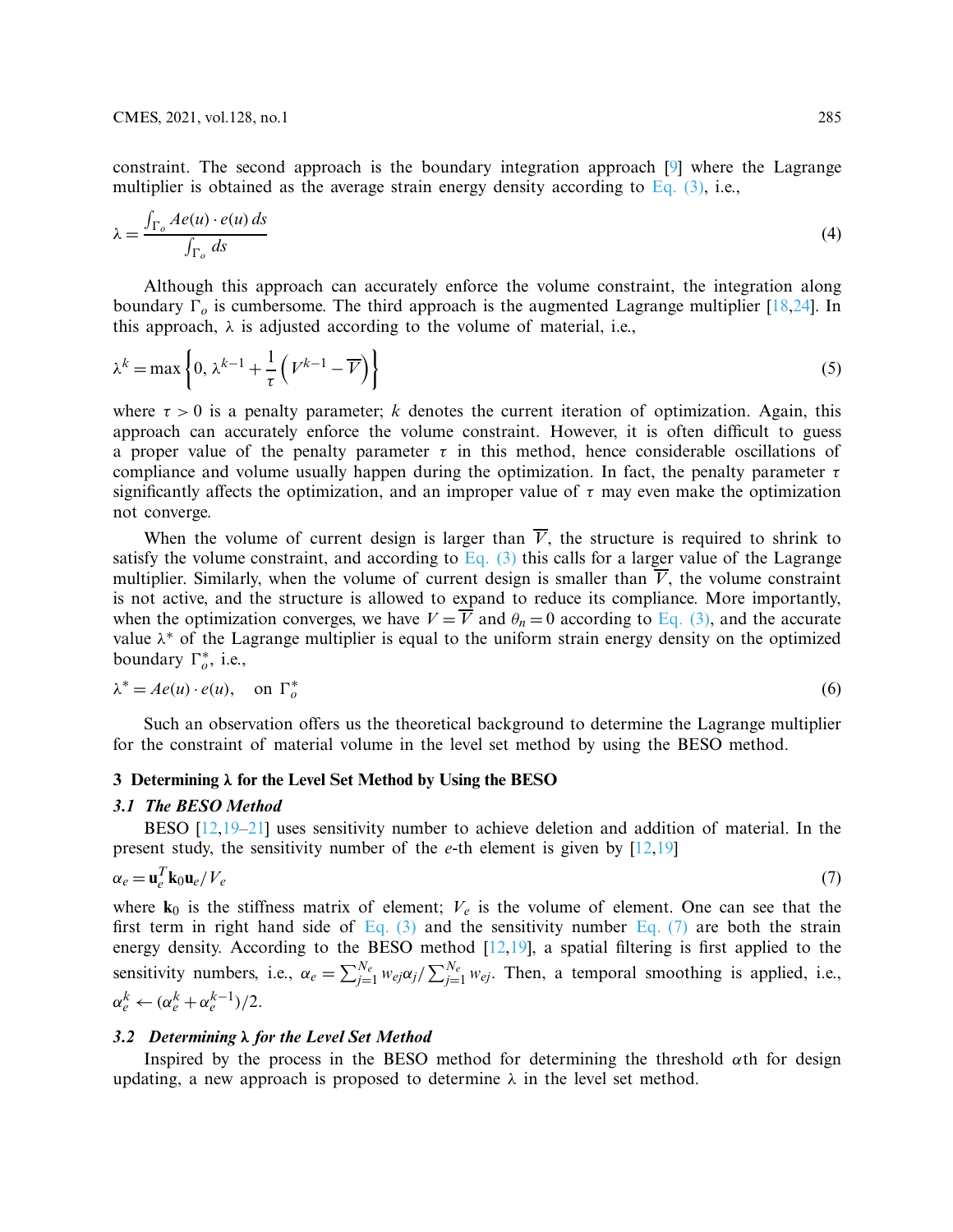<span id="page-3-1"></span>In every optimization iteration, we first compute the difference between the volume of current design (denoted as  $V^k$ ) and  $\overline{V}$  in [Eq. \(2\),](#page-1-0) i.e.,

$$
\Delta V^k = V^k - \overline{V}
$$
\n<sup>(8)</sup>

If  $\Delta V^k \leq 0$ , we set  $\lambda = 0$ . If  $\Delta V^k > 0$ , the procedure of determining the threshold  $\alpha$ th is adapted to determine the Lagrange multiplier, and it is described as follows:

In order to delete the redundant material  $\Delta V^k$ , suppose that  $N_{\Delta}$  solid elements need to be removed from the current design. First, for all the solid elements, we sort their sensitivity numbers so that  $\alpha_1 < \alpha_2 < \ldots < \alpha_{N_s}$ . Then, the Lagrange multiplier is determined as

$$
\lambda = \alpha_{N_{\Delta}} \tag{9}
$$

<span id="page-3-0"></span>

In other words, the Lagrange multiplier is regarded as the threshold of sensitivity number to remove the redundant material.

Recall that the sensitivity number  $\alpha_{N_{\Lambda}}$  in [Eq. \(9\)](#page-3-0) is smoothed by spatial filtering. Therefore, the strain energy density in Eq.  $(3)$  is also smoothed by spatial filtering, and the result is taken as the naturally extended velocity to solve the H-J equation. Otherwise, the Lagrange multiplier given by [Eq. \(9\)](#page-3-0) may result in an error in volume of the optimized structure.

As one can see in Eqs.  $(8)$  and  $(9)$ , there is no parameter in the procedure to determine the Lagrange multiplier. Such a parameter-free approach is convenient to use, which is important to solve practical engineering problems. On the contrary, the widely used augmented Lagrange multiplier method is often criticized about the penalty parameter that greatly affect the results of optimization.

Note that besides using the BESO method to determine the Lagrange multiplier, we can also use it to nucleate holes during the level set based topology optimization. The details of the hole nucleation are referred to our previous papers  $[22-24]$  $[22-24]$ . Nevertheless, the method proposed in the present paper only deals with the Lagrange multiplier and has nothing to do with the hole nucleation.

## **4 Numerical Examples**

In the following examples, the properties of solid material are:  $E = 1$  and  $v = 0.3$ ; and those of artificial weak material are:  $E = 1 \times 10^{-3}$  and  $v = 0.3$ . We assume the plane stress state and use 4-node bilinear square element. The move limit strategy [\[30](#page-12-8)] is applied. In each iteration of optimization,  $\Gamma_o$  is evolved 10 steps and reinitialization is applied to  $\Phi(x)$ .

The criteria of convergence include [\[19\]](#page-11-10):

$$
C_{\text{err}} = \frac{\left| \sum_{i=1}^{5} |C^{k-i+1} - C^{k-5-i+1}| \right|}{\sum_{i=1}^{5} C^{k-i+1}} \le 0.5\%
$$
\n(10)

and

$$
V_{\text{err}} = \frac{|V^k - \overline{V}|}{\overline{V}} \le 0.5\% \tag{11}
$$

In addition, we will terminate the optimization when  $k = 200$ .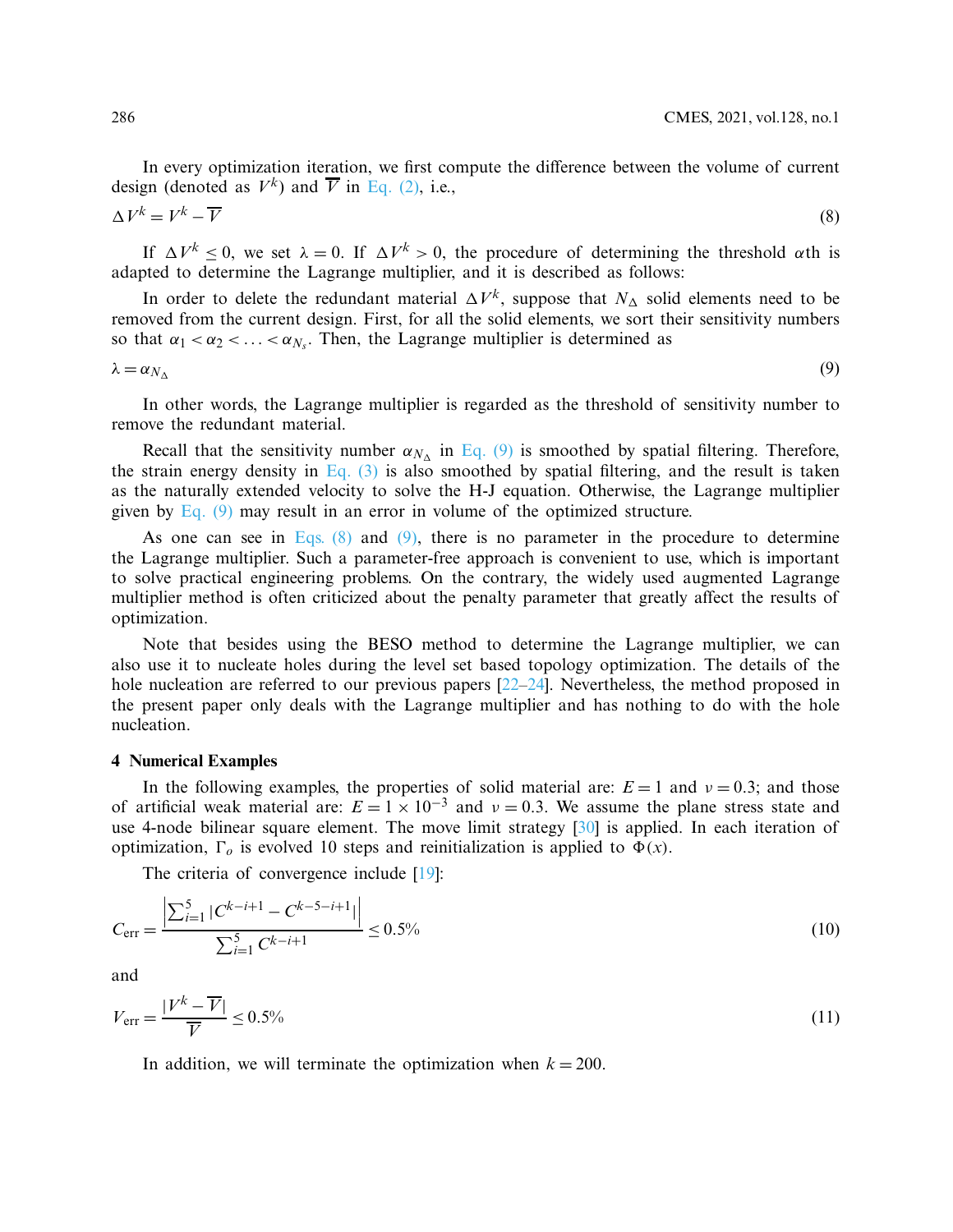#### *4.1 Example 1*

[Fig. 1](#page-4-0) shows the design optimization problem, and  $\overline{V} = 1$ . In the finite element analysis 160  $\times$ 80 elements are used; in the level set computations a grid with  $161 \times 81$  nodes is used.



<span id="page-4-0"></span>**Figure 1:** Design problem of Example 1

First, we do the optimization with the Lagrange multiplier being determined by using the BESO. [Fig. 2](#page-4-1) shows the initial structure and the optimized structure, and [Fig. 3](#page-4-2) shows the history of optimization. As can be seen in  $Fig. 3$ , small oscillations of compliance and volume ratio appear after the 100-th iteration. Such small oscillations have no big influence on the results of optimization. In our view, the reason of these oscillations is that the volume ratio of the structure has a small error as compared with the value required by the optimization problem.



<span id="page-4-1"></span>**Figure 2:** The initial structure and optimized structure with the Lagrange multiplier being determined by using the BESO. Compliance of (b) is 60.50, and volume is 1.00 (a) Initial structure (b) Optimized structure



<span id="page-4-2"></span>**Figure 3:** History of the optimization with the Lagrange multiplier being determined by using the BESO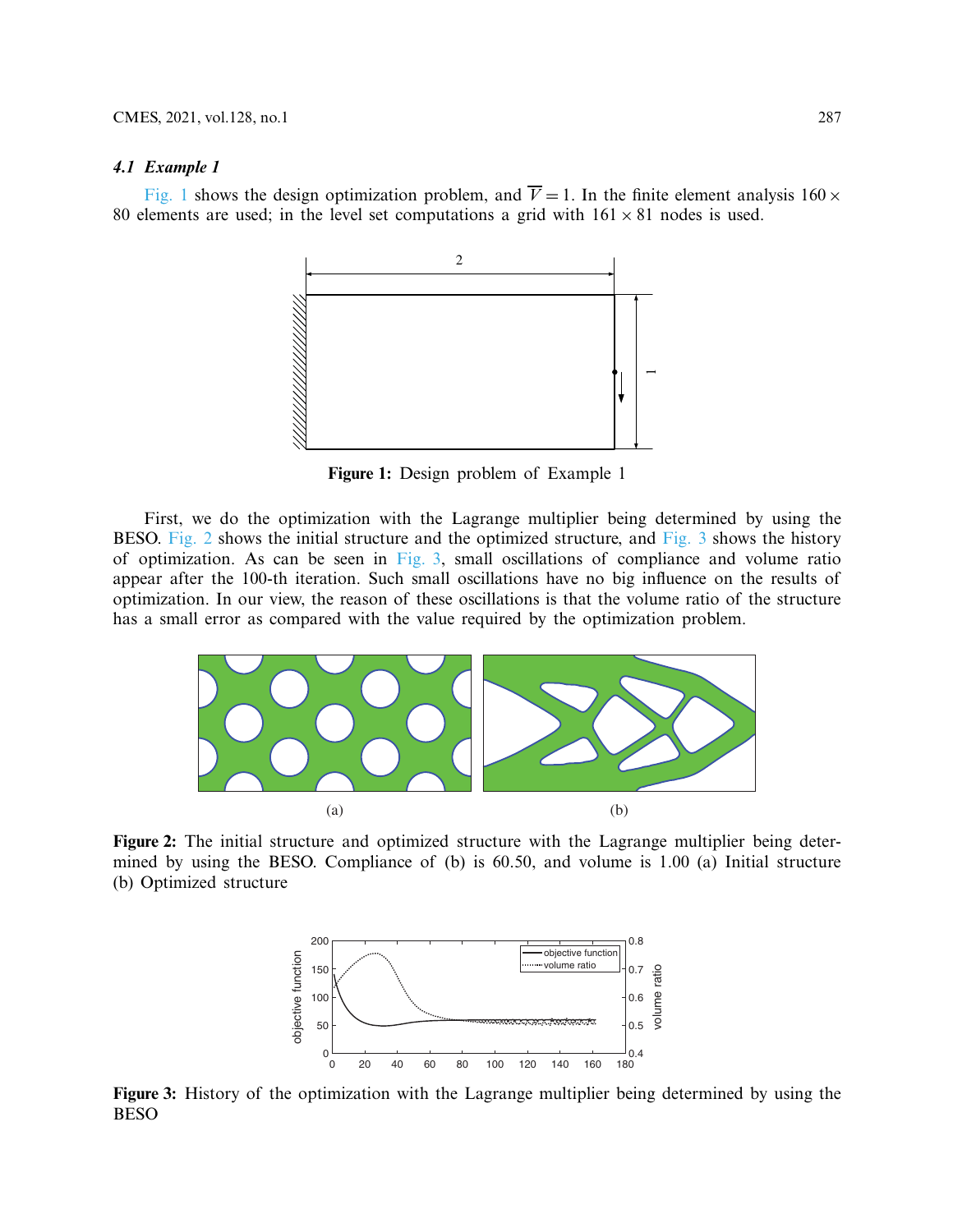Second, the optimization is done with the Lagrange multiplier being determined by using the augmented Lagrange multiplier method. [Fig. 2a](#page-4-1) shows the initial structure. The penalty parameter in [Eq. \(5\)](#page-2-1) is set to  $\tau = 10^{-3}$ , and  $\lambda$  is updated after the 30-th iteration according to the augmented Lagrange multiplier method. In this example, the strain energy density given by the finite element analysis is directly taken (not smoothed by spatial filtering) to compute the naturally extended velocity. [Fig. 4](#page-5-0) shows the optimized design, and [Fig. 5](#page-5-1) shows the history of optimization. From [Figs. 4](#page-5-0) and [2b,](#page-4-1) we find out that the two optimized structures are similar to each other. Such results prove that the proposed parameter-free approach to determine the Lagrange multiplier is effective.



<span id="page-5-0"></span>**Figure 4:** The optimized structure with the Lagrange multiplier being determined by using the augmented Lagrange multiplier method. Compliance of the optimized structure is 61.53, and volume is 1.00

As can be seen in [Fig. 5,](#page-5-1) after  $\lambda$  is updated (i.e., after the 30-th iteration), obvious oscillations of compliance and volume ratio appear, which is a typical behavior of this method. Such oscillations may significantly change the shape or topology of the structure, and it adversely affects the performance of structure, i.e., the compliance in the present study.



<span id="page-5-1"></span>**Figure 5:** History of the optimization with the Lagrange multiplier being determined by using the augmented Lagrange multiplier method

From [Figs. 3](#page-4-2) and [5,](#page-5-1) we can see that there are two different kind of oscillations. First, when the optimization is near to the convergence, as can be seen in  $Fig. 3$ , the oscillations are very small, and they have no big influence on the results of optimization. Second, as shown in [Fig. 5,](#page-5-1) when  $\lambda$  is updated after the 30-th iteration according to the augmented Lagrange multiplier method, significant oscillations arise. Such big oscillations are usually very harmful to the results of optimization, and they should be avoided.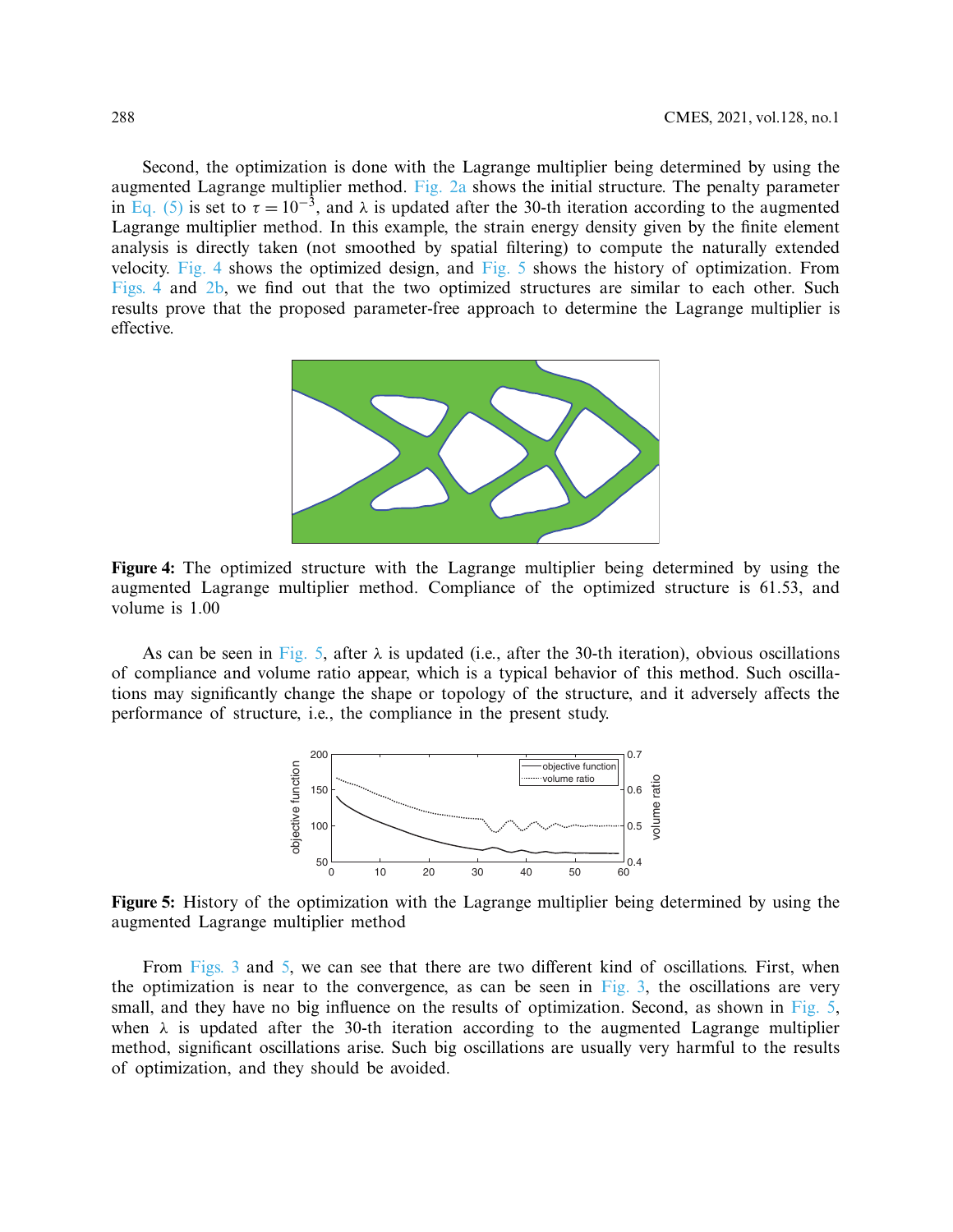#### *4.2 Example 2*

The design optimization problem is shown in [Fig. 6,](#page-6-0) and  $\overline{V} = 3$ . Since the structure is symmetric, the right half is considered in the optimization. In the finite element analysis  $150 \times 50$ elements are used; in the level set computations a grid with  $151 \times 51$  nodes is used.



<span id="page-6-0"></span>**Figure 6:** Design problem of Example 2

First, the optimization is done with the Lagrange multiplier being determined by using the BESO. [Fig. 7](#page-6-1) shows the initial structure and the optimized structure, and [Fig. 8](#page-6-2) shows the history of optimization. As can be seen in Fig.  $\delta$ , small oscillations of compliance and volume ratio appear after the 70-th iteration. Such small oscillations have no big influence on the results of optimization.



<span id="page-6-1"></span>**Figure 7:** The initial structure and optimized structure with the Lagrange multiplier being determined by using the BESO. Compliance of the optimized structure is 183.19, and volume is 3.00 (a) Initial structure (b) Optimized structure



<span id="page-6-2"></span>**Figure 8:** History of the optimization with the Lagrange multiplier being determined by using the BESO

Second, the optimization is done with the Lagrange multiplier being determined by using the augmented Lagrange multiplier method. [Fig. 7a](#page-6-1) shows the initial design. The penalty parameter in [Eq. \(5\)](#page-2-1) is set to  $\tau = 10^{-3}$ , and  $\lambda$  is updated after the 30-th iteration according to the augmented Lagrange multiplier method. The strain energy density is directly taken (i.e., not smoothed by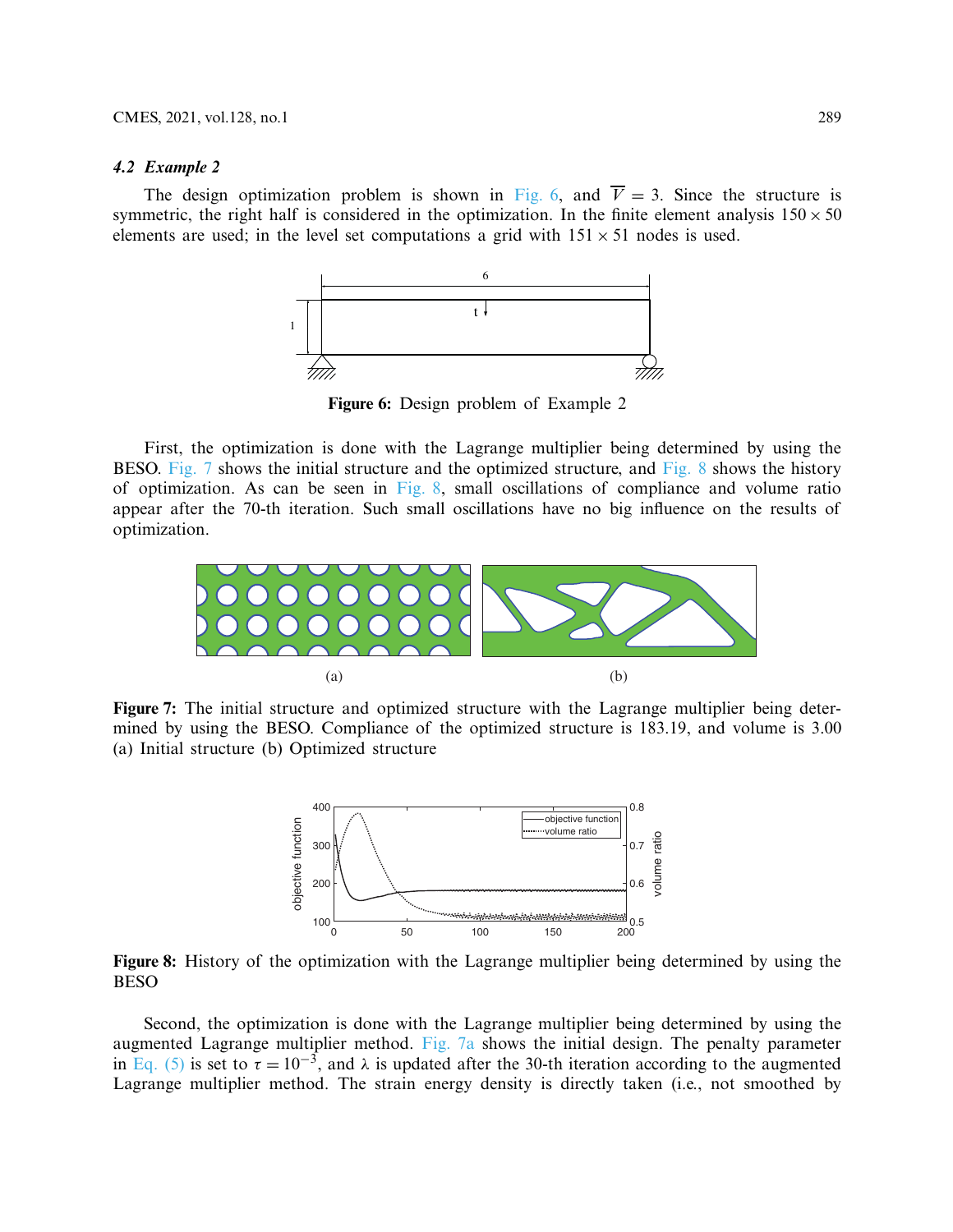spatial filtering) to compute the velocity to solve the H-J equation. [Fig. 9](#page-7-0) shows the optimized design, and [Fig. 10](#page-7-1) shows the history of optimization. Again, we can see that obvious oscillations appear after  $\lambda$  is updated (i.e., after the 30-th iteration).



**Figure 9:** The optimized structure with the Lagrange multiplier being determined by using the augmented Lagrange multiplier method. Compliance of the optimized structure is 187.36, and volume is 3.00

<span id="page-7-0"></span>

<span id="page-7-1"></span>**Figure 10:** History of convergence of the optimization with the Lagrange multiplier being determined by using the augmented Lagrange multiplier method

Third, we put more holes into the initial design; we use a mesh with  $600 \times 200$  elements for the finite element analysis and a grid with  $601 \times 201$  nodes for the level set computation. Then, the optimization is done with the Lagrange multiplier being determined by using the BESO. [Fig. 11](#page-7-2) shows the initial structure and the optimized structure, and [Fig. 12](#page-8-0) shows the history of optimization. With more holes in the initial structure, the shape and topology of the optimized structure appear to be different.



<span id="page-7-2"></span>**Figure 11:** The initial structure and optimized structure with the Lagrange multiplier being determined by using the BESO. Compliance of the optimized structure is 183.01, and volume ratio is 0.50 (a) Initial structure (b) Optimized structure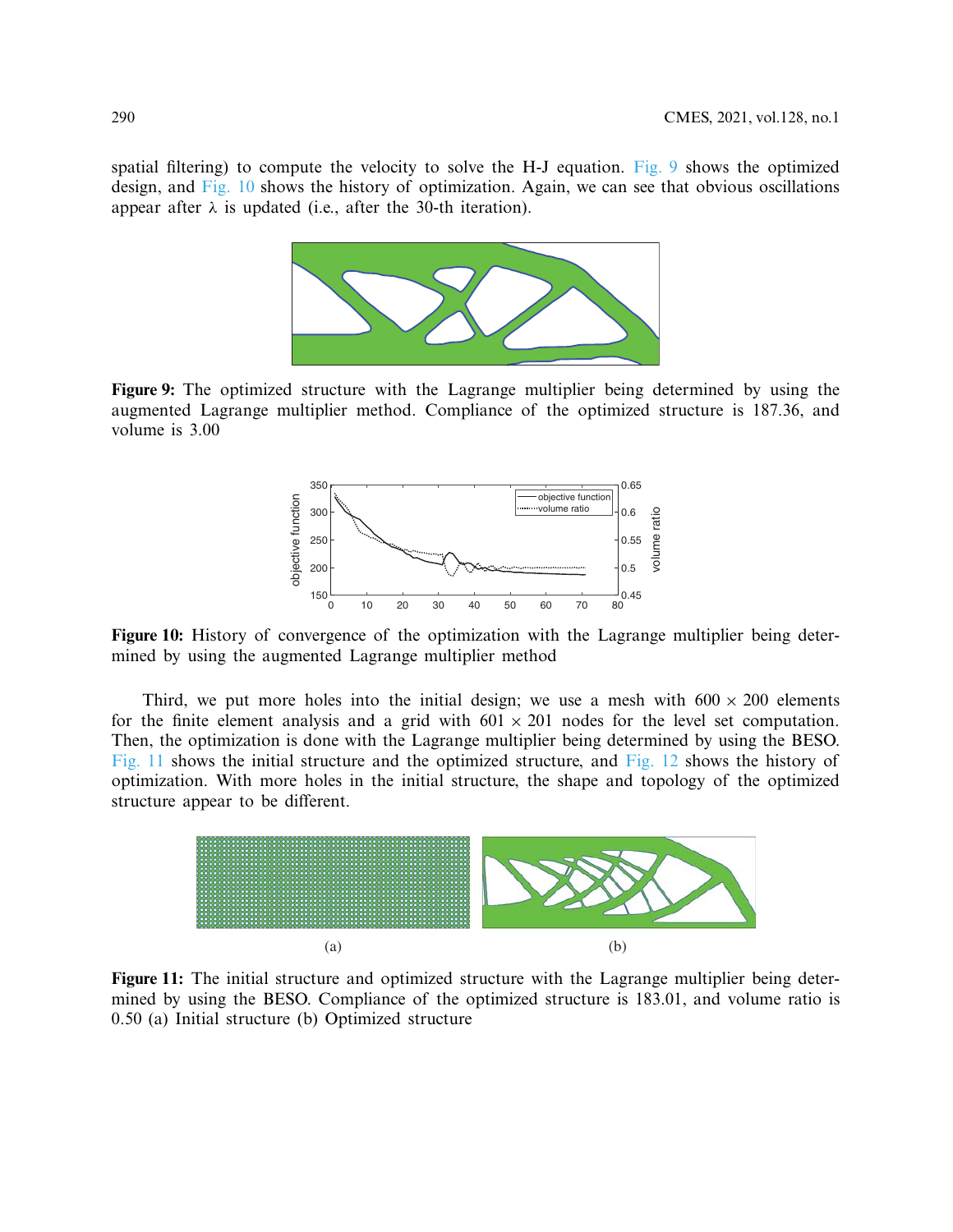Because the finite element mesh is finer, the threshold of sensitivity number becomes more accurate, and the Lagrange multiplier obtained by Eq.  $(9)$  is more accurate. Therefore, as can be seen in [Fig. 12,](#page-8-0) there is no oscillation of compliance and volume ratio during the optimization.



<span id="page-8-0"></span>**Figure 12:** History of the optimization with the Lagrange multiplier being determined by using the BESO

#### *4.3 Example 3*

The design optimization problem is shown in [Fig. 13,](#page-8-1) and  $\overline{V} = 3$ . Since the structure is symmetric, only the right half is considered in the optimization. In the finite element analysis  $600 \times 200$  elements are used; in the level set computations a grid with  $601 \times 201$  nodes is used.



<span id="page-8-1"></span>**Figure 13:** Design problem of Example 3

First, we do the optimization with the Lagrange multiplier being determined by using the BESO. [Fig. 14](#page-8-2) shows the initial structure and the optimized structure, and [Fig. 15](#page-9-0) shows the history of optimization. As can be seen in [Fig. 15,](#page-9-0) small oscillations of compliance and volume ratio appear after the 120-th iteration. [Fig. 16](#page-9-1) shows serval intermediate designs, and one can see that the optimization first defines the solid outer skin of the structure, meanwhile many small holes are remained in the inner region. At this time, the porous inner region may be regarded as a region filled with microstructures. Then, as the optimization progresses, some thin beams appear in the optimized structure.



<span id="page-8-2"></span>**Figure 14:** The initial structure and optimized structure with the Lagrange multiplier being determined by using the BESO. Compliance of the optimized structure is 182.93, and volume is 3.00 (a) Initial structure (b) Optimized structure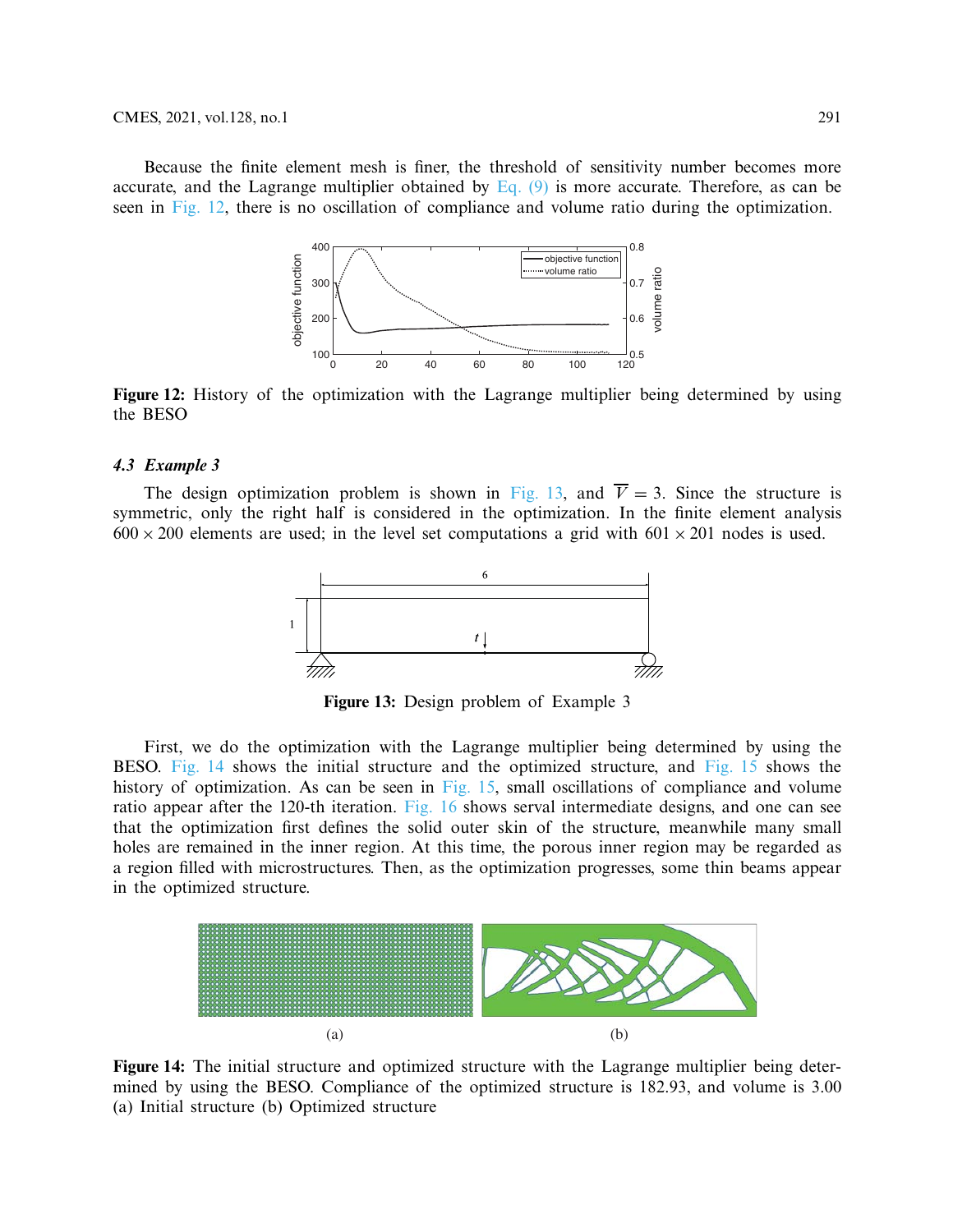

**Figure 15:** History of the optimization with the Lagrange multiplier being determined by using the BESO

<span id="page-9-0"></span>

<span id="page-9-1"></span>**Figure 16:** Intermediate designs of the third example with the Lagrange multiplier determined by using BESO (a) Step 20 (b) Step 5 (c) Step 60 (d) Step 80

Second, besides using the BESO to determine the Lagrange multiplier, we also use the BESO to nucleate hole. The details of the hole nucleation are referred to our previous papers [\[22](#page-12-1)[–24\]](#page-12-3). [Fig. 17](#page-9-2) shows the initial structure and the optimized structure, and [Fig. 18](#page-10-0) shows the history of optimization. One can see that the converge is smooth. Several intermediate designs are shown in [Fig. 19.](#page-10-1)



<span id="page-9-2"></span>**Figure 17:** The initial structure and optimized structure with the Lagrange multiplier and hole nucleation achieved by using BESO. Compliance of the optimized structure is 183.79, and volume ratio is 0.50 (a) Initial structure (b) Optimized structure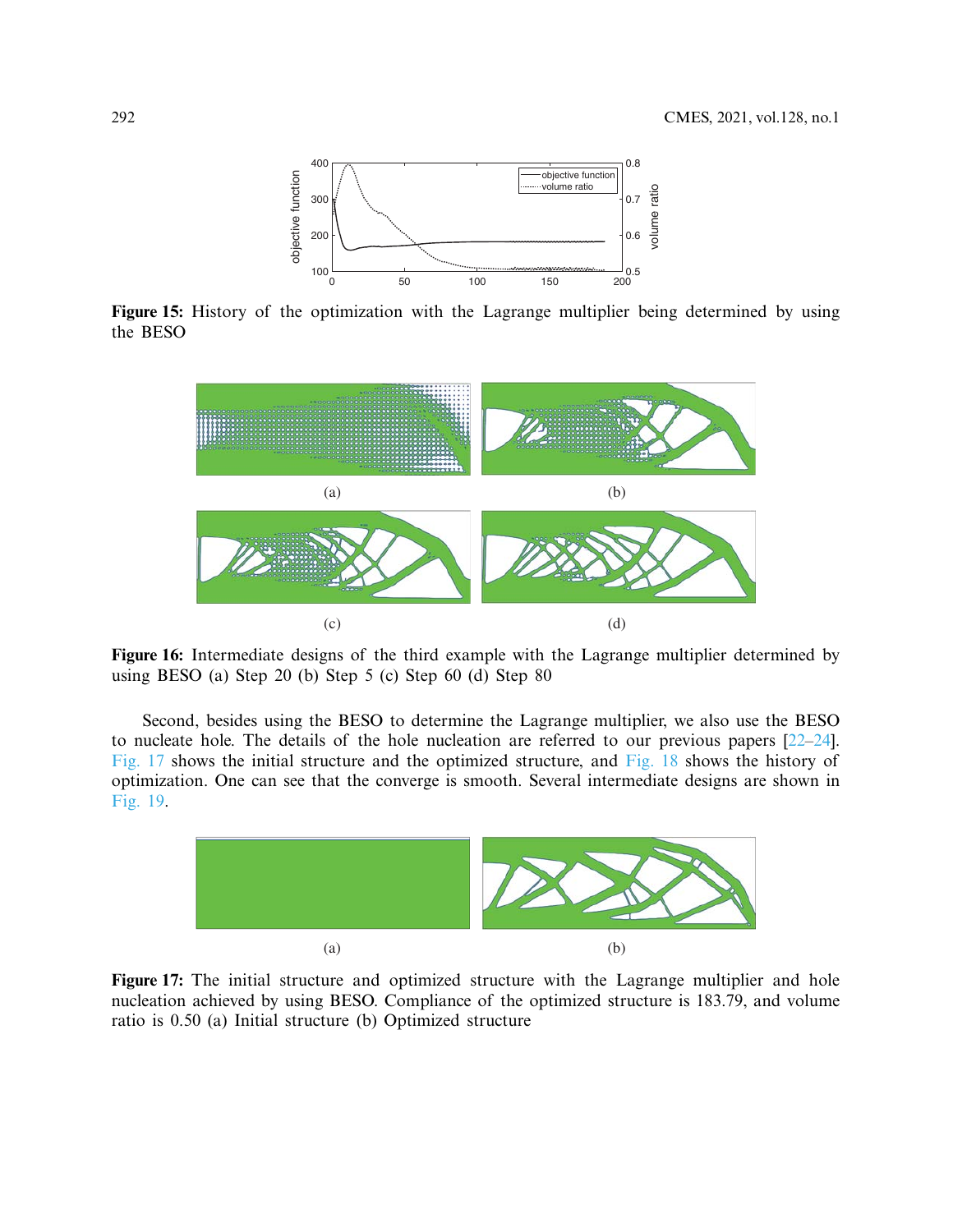

**Figure 18:** History of convergence of the optimization with the Lagrange multiplier and hole nucleation achieved by using BESO

<span id="page-10-0"></span>

<span id="page-10-1"></span>**Figure 19:** Intermediate designs of the third example with the Lagrange multiplier and hole nucleation achieved by using BESO (a) Step 10 (b) Step 20 (c) Step 70 (d) Step 110

## **5 Conclusion**

Determining the Lagrange multiplier for the constraint of material volume is an indispensable task in the level set method. Although the approaches that can be found in the literature are successful, they also suffer from some drawbacks. In this paper, a new approach is proposed to determine the Lagrange multiplier. First, it computes the difference between the volume of current design and the upper bound of volume. Then, the Lagrange multiplier is regarded as the threshold of sensitivity number to remove the redundant material. Several numerical examples demonstrated that this approach is effective. More importantly, there is no parameter in the proposed approach, which makes it convenient to use. In addition, the convergence is stable, and there is no big oscillation. In the future, the proposed approach will be further extended to deal with other optimization problems or other constraints, for instance, the microstructure optimization [\[31\]](#page-12-9) or the fatigue damage [\[32](#page-12-10)].

**Funding Statement:** This research work is supported by the National Natural Science Foundation of China (Grant No. 51975227).

**Conflicts of Interest:** The authors declare that they have no conflicts of interest to report regarding the present study.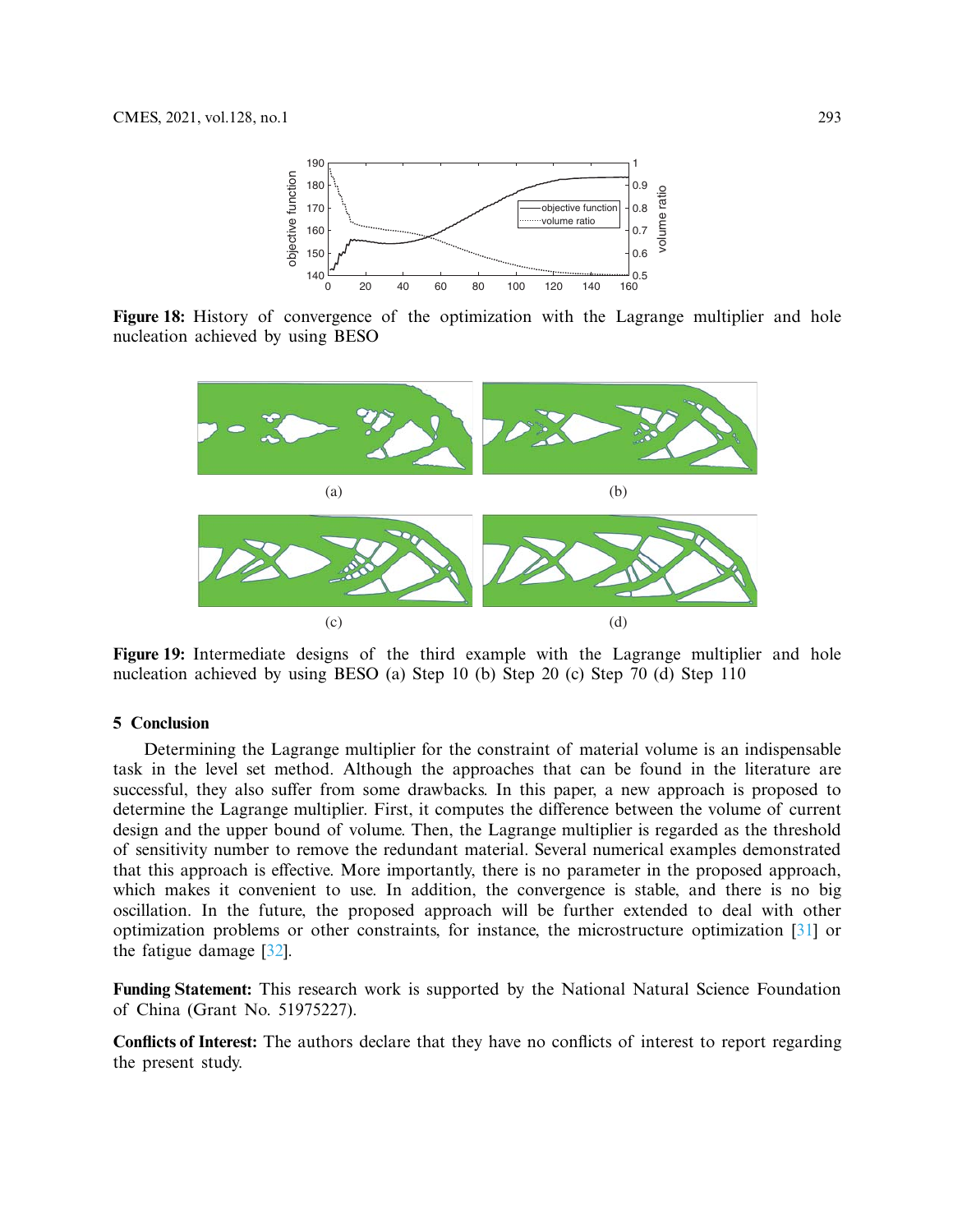#### **References**

- <span id="page-11-0"></span>1. Bendsøe, M. P., Kikuchi, N. (1988). Generating optimal topologies in structural design using a homogenization method. *Computer Methods in Applied Mechanics and Engineering, 71(2),* 197–224. DOI [10.1016/0045-7825\(88\)90086-2.](http://dx.doi.org/10.1016/0045-7825(88)90086-2)
- 2. Bendsøe, M. P. (1989). Optimal shape design as a material distribution problem. *Structural Optimization, 1(4),* 193–202. DOI [10.1007/BF01650949.](http://dx.doi.org/10.1007/BF01650949)
- 3. Rozvany, G. I. N., Zhou, M., Birker, T. (1992). Generalized shape optimization without homogenization. *Structural Optimization, 4(3),* 250–254. DOI [10.1007/BF01742754.](http://dx.doi.org/10.1007/BF01742754)
- 4. Sigmund, O. (2001). A 99 line topology optimization code written in MATLAB. *Structural and Multidisciplinary Optimization, 21(2),* 120–127. DOI [10.1007/s001580050176.](http://dx.doi.org/10.1007/s001580050176)
- <span id="page-11-2"></span>5. Sethian, J. A., Wiegmann, A. (2000). Structural boundary design via level set and immersed interface methods. *Journal of Computational Physics, 163(2),* 489–528. DOI [10.1006/jcph.2000.6581.](http://dx.doi.org/10.1006/jcph.2000.6581)
- 6. Osher, S., Santosa, F. (2001). Level-set methods for optimization problems involving geometry and constraints: Frequencies of a two-density inhomogeneous drum. *Journal of Computational Physics, 171(1),* 272–288. DOI [10.1006/jcph.2001.6789.](http://dx.doi.org/10.1006/jcph.2001.6789)
- 7. Allaire, G., Jouve, F., Toader, A. M. (2002). A level-set method for shape optimization. *Comptes Rendus Mathematique, 334(12),* 1–6. DOI [10.1016/S1631-073X\(02\)02412-3.](http://dx.doi.org/10.1016/S1631-073X(02)02412-3)
- <span id="page-11-5"></span>8. Allaire, G., Jouve, F., Toader, A. M. (2004). Structural optimization using sensitivity analysis and a level-set method. *Journal of Computational Physics, 194(1),* 363–393. DOI [10.1016/j.jcp.2003.09.032.](http://dx.doi.org/10.1016/j.jcp.2003.09.032)
- <span id="page-11-6"></span>9. Wang, M. Y., Wang, X. M., Guo, D. M. (2003). A level set method for structural topology optimization. *Computer Methods in Applied Mechanics and Engineering, 192(7),* 227–246. DOI [10.1016/S0045-7825\(02\)00559-5.](http://dx.doi.org/10.1016/S0045-7825(02)00559-5)
- <span id="page-11-3"></span>10. Wang, M. Y., Wang, X. M. (2004). PDE-driven level sets, shape sensitivity and curvature flow for structural topology optimization. *Computer Modeling in Engineering & Sciences, 6(4),* 373–395. DOI [10.3970/cmes.2004.006.373.](http://dx.doi.org/10.3970/cmes.2004.006.373)
- 11. Xie, Y. M., Steven, G. P. (1993). A simple evolutionary procedure for structural optimization. *Computers & Structures, 49(5),* 885–896. DOI [10.1016/0045-7949\(93\)90035-C.](http://dx.doi.org/10.1016/0045-7949(93)90035-C)
- <span id="page-11-9"></span>12. Huang, X. D., Xie, Y. M. (2007). Convergent and mesh-independent solutions for the bidirectional evolutionary structural optimization method. *Finite Elements in Analysis and Design, 43(14),* 1039–1049. DOI [10.1016/j.finel.2007.06.006.](http://dx.doi.org/10.1016/j.finel.2007.06.006)
- 13. Guo, X., Zhang, W. S., Zhong, W. L. (2014). Doing topology optimization explicitly and geometrically—A new moving morphable components based framework. *Journal of Applied Mechanics, 81(8),* 81009. DOI [10.1115/1.4027609.](http://dx.doi.org/10.1115/1.4027609)
- <span id="page-11-1"></span>14. Zhang, W. S., Yuan, J., Zhang, J., Guo, X. (2016). A new topology optimization approach based on moving morphable components (MMC) and the ersatz material model. *Structural and Multidisciplinary Optimization, 53(6),* 1243–1260. DOI [10.1007/s00158-015-1372-3.](http://dx.doi.org/10.1007/s00158-015-1372-3)
- <span id="page-11-4"></span>15. Van Dijk, N., Maute, K., Langelaar, M., Van Keulen, F. (2013). Level-set methods for structural topology optimization: A review. *Structural and Multidisciplinary Optimization, 48(3),* 437–472. DOI [10.1007/s00158-013-0912-y.](http://dx.doi.org/10.1007/s00158-013-0912-y)
- <span id="page-11-7"></span>16. Belytschko, T., Xiao, S. P., Parimi, C. (2003). Topology optimization with implicit functions and regularization. *International Journal for Numerical Methods in Engineering, 57(8),* 1177–1196. DOI [10.1002/nme.824.](http://dx.doi.org/10.1002/nme.824)
- 17. Wei, P., Wang, M. Y. (2006). The augmented lagrangian method in structural shape and topology optimization with RBF based level set method. *The Forth China-Japan-Korea Joint Symposium on Optimization of Structural and Mechanical Systems*, pp. 1–6, Kunming, China.
- <span id="page-11-8"></span>18. Xia, Q., Wang, M. Y. (2008). Topology optimization of thermoelastic structures using level set method. *Computational Mechanics, 42(6),* 837–857. DOI [10.1007/s00466-008-0287-x.](http://dx.doi.org/10.1007/s00466-008-0287-x)
- <span id="page-11-10"></span>19. Huang, X., Xie, M. (2010). *Evolutionary topology optimization of continuum structures: Methods and applications*. UK: John Wiley & Sons.
- 20. Huang, X. D., Xie, Y. M. (2008). A new look at ESO and BESO optimization methods. *Structural and Multidisciplinary Optimization, 35(1),* 89–92. DOI [10.1007/s00158-007-0140-4.](http://dx.doi.org/10.1007/s00158-007-0140-4)